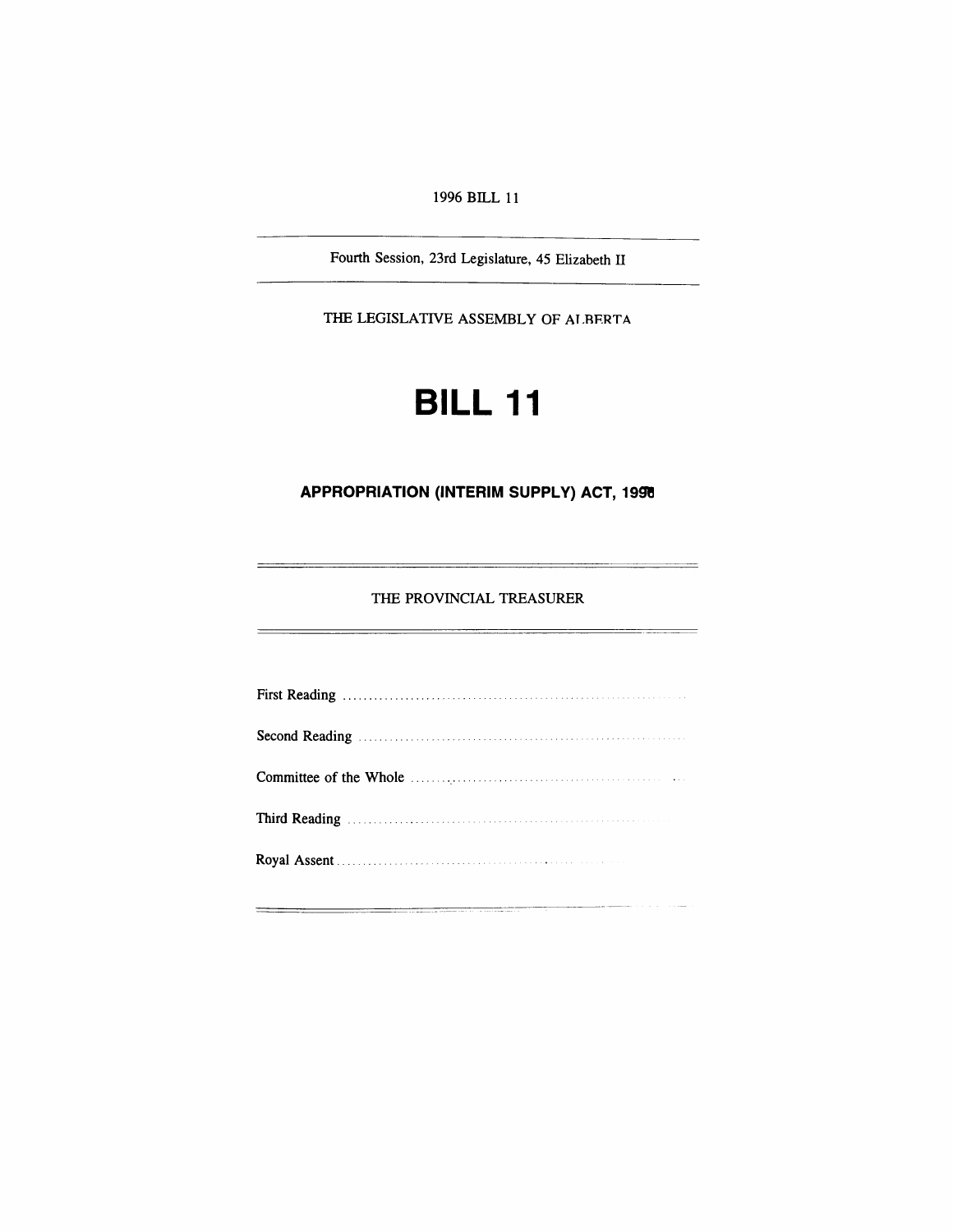*Bill 11*

# *BILL 11*

### *1996*

# *APPROPRIATION (INTERIM SUPPLY) ACT, 1996*

*(Assented to , 1996)*

#### *MOST GRACIOUS SOVEREIGN:*

*Preamble WHEREAS it appears by Messages from the Administrator of the Province of Alberta, and the Estimates accompanying the Messages, that the sums hereinafter mentioned are required to defray certain charges and expenses of the Legislative Assembly and the Public Service of Alberta not otherwise provided for during the fiscal year ending March 31, 1997, and for other purposes relating thereto:*

> *MAY IT THEREFORE PLEASE YOUR MAJESTY that it be enacted and be it enacted by the Queen's Most Excellent Majesty, by and with the advice and consent of the Legislative Assembly of Alberta, as follows:*

*Operating expense*

*1(1) From and out of the General Revenue Fund, there may be paid and applied a sum not exceeding \$15 684 000 towards defraying the several charges and expenses of the Legislative Assembly classed as operating expense from April 1, 1996 to March 31, 1997, as shown in the Schedule to this Act.*

*(2) From and out of the General Revenue Fund, there may be paid and applied a sum not exceeding \$2 744 369 000 towards defraying the several charges and expenses of the Public Service classed as operating expense from April 1, 1996 to March 31, 1997, as shown in the Schedule to this Act.*

*Capital investment*

*2(1) From and out of the General Revenue Fund, there may be paid and applied a sum not exceeding \$500 000 towards defraying the several charges and expenses of the Legislative Assembly classed as capital investment from April 1, 1996 to March 31, 1997, as shown in the Schedule to this Act.*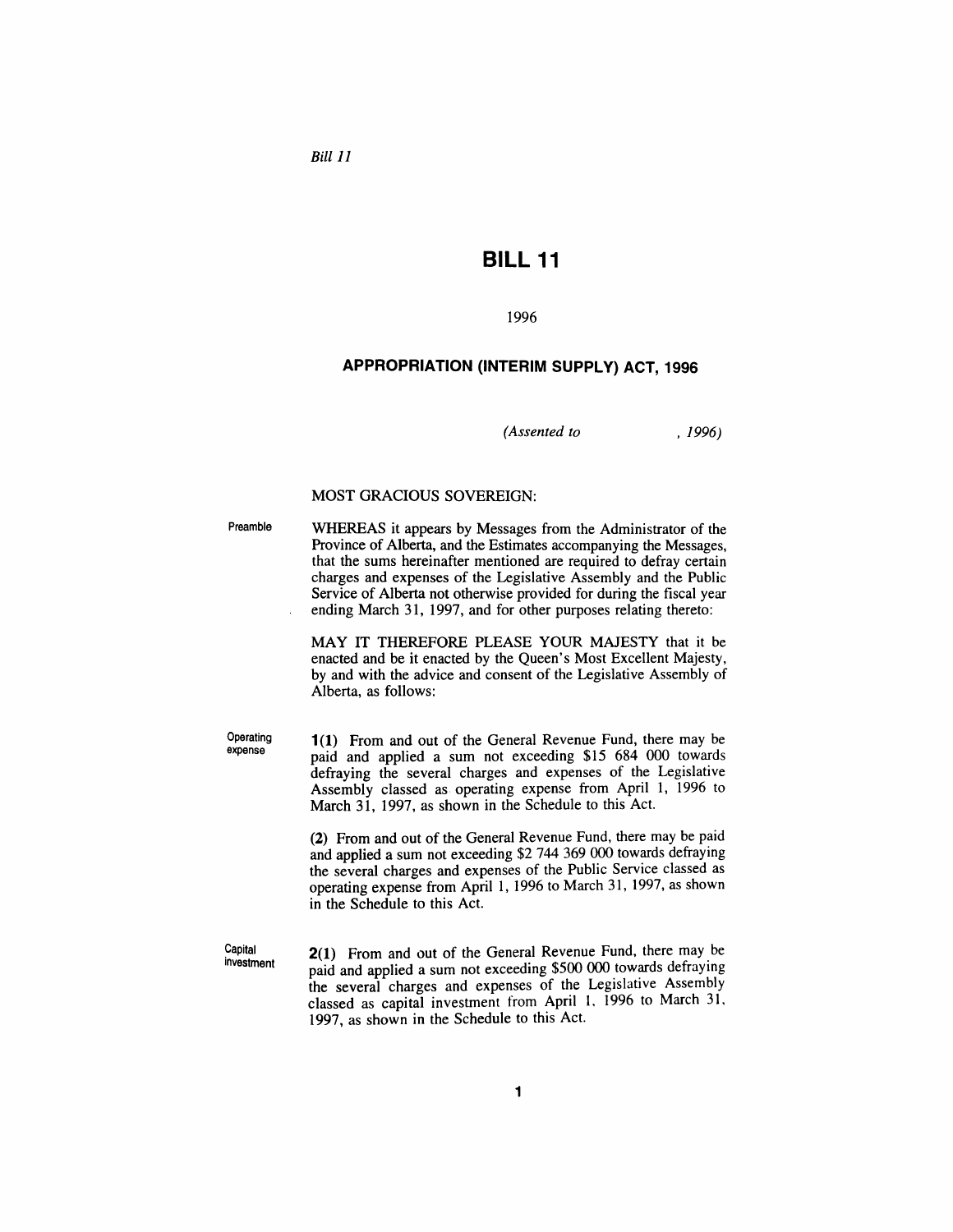*(2) From and out of the General Revenue Fund, there may be paid and applied a sum not exceeding \$58 192 000 towards defraying the several charges and expenses of the Public Service classed as capital investment from April 1, 1996 to March 31, 1997, as shown in the Schedule to this Act.*

- *Non-budgetary disbursements 3 From and out of the General Revenue Fund, there may be paid and applied a sum not exceeding \$55 423 000 towards defraying the several charges and expenses of the Public Service classed as non-budgetary disbursements from April 1, 1996 to March 31, 1997, as shown in the Schedule to this Act.*
- *Lottery Fund payments 4 From and out of the Lottery Fund, there may be paid and applied a sum not exceeding \$26 000 000 towards defraying charges classed as Lottery Fund payments from April 1, 1996 to March 31, 1997, as shown in the Schedule to this Act.*
- *Amendment 5 The Appropriation (Lottery Fund) Interim Supply Act, 1995, section 2, is amended by decreasing the amount to be transferred from the Lottery Fund to the General Revenue Fund from \$492 000 000 to \$281 000 000.*
- *Accountability 6 The due application of all money expended under this Act shall be accounted for.*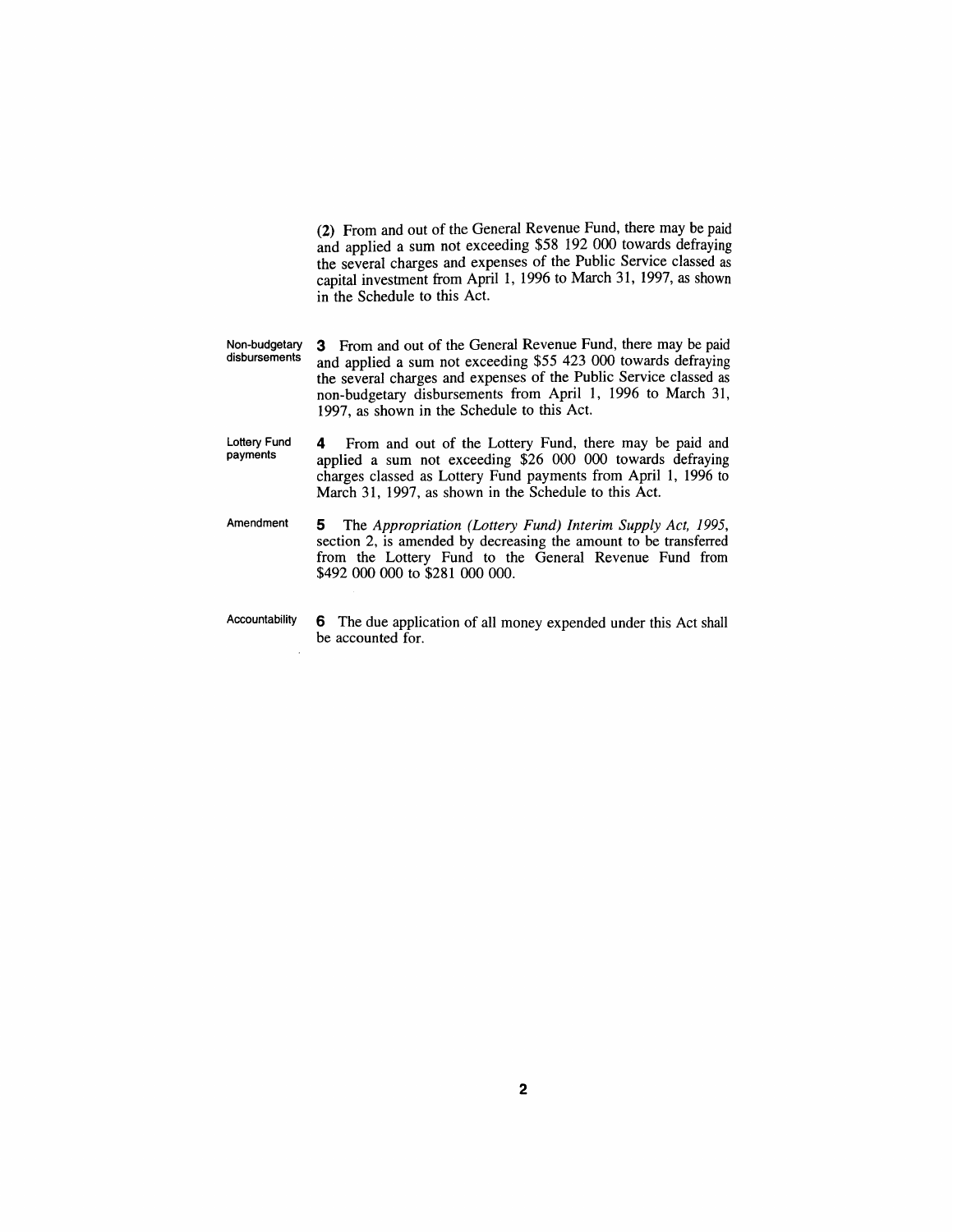# *SCHEDULE*

# *Votes*

# *LEGISLATIVE ASSEMBLY*

| SUPPORT TO THE LEGISLATIVE<br>ASSEMBLY                                            |                            |
|-----------------------------------------------------------------------------------|----------------------------|
| <b>Operating Expense</b>                                                          | \$<br>10 487 000           |
| OFFICE OF THE AUDITOR GENERAL<br><b>Operating Expense</b><br>Capital Investment   | \$<br>2 974 000<br>500 000 |
| OFFICE OF THE OMBUDSMAN<br><b>Operating Expense</b>                               | \$<br>265 000              |
| OFFICE OF THE CHIEF ELECTORAL<br><b>OFFICER</b><br><b>Operating Expense</b>       | \$<br>1 678 000            |
| OFFICE OF THE ETHICS COMMISSIONER<br><b>Operating Expense</b>                     | \$<br>52 000               |
| OFFICE OF THE INFORMATION<br>AND PRIVACY COMMISSIONER<br><b>Operating Expense</b> | \$<br>228 000              |
| Amount of operating expense<br>to be voted under section $1(1)$                   | \$<br>15 684 000           |
| Amount of capital investment<br>to be voted under section 2(1)                    | \$<br>500 000              |
|                                                                                   |                            |

# *GOVERNMENT*

 $\sim$ 

| ADVANCED EDUCATION AND<br><b>CAREER DEVELOPMENT</b><br><b>Operating Expense</b><br>Capital Investment<br><b>Non-Budgetary Disbursements</b> |   | 226 229 000<br>205 000<br>13 500 000 |
|---------------------------------------------------------------------------------------------------------------------------------------------|---|--------------------------------------|
| AGRICULTURE, FOOD AND<br><b>RURAL DEVELOPMENT</b><br><b>Operating Expense</b><br>Capital Investment                                         | S | 76 636 000<br>1 715 000              |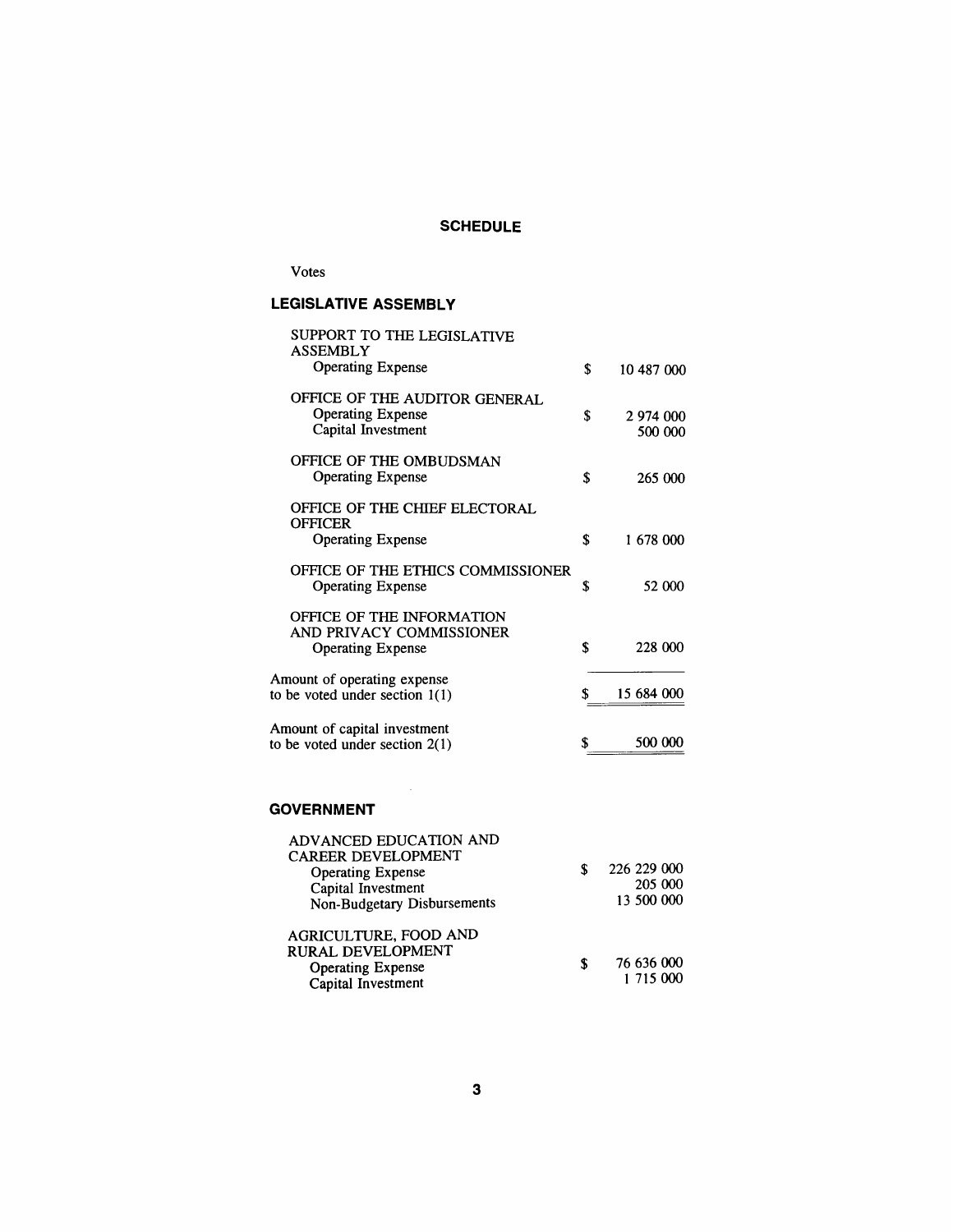| COMMUNITY DEVELOPMENT<br><b>Operating Expense</b><br>Capital Investment                            | \$<br>53 287 000<br>50 000                  |
|----------------------------------------------------------------------------------------------------|---------------------------------------------|
| <b>ECONOMIC DEVELOPMENT</b><br>AND TOURISM<br><b>Operating Expense</b><br>Capital Investment       | \$<br>14 450 000<br>53 000                  |
| <b>EDUCATION</b><br><b>Operating Expense</b><br>Capital Investment<br>Non-Budgetary Disbursements  | \$<br>391 151 000<br>299 000<br>25 173 000  |
| <b>ENERGY</b><br><b>Operating Expense</b><br>Capital Investment                                    | \$<br>29 813 000<br>7 100 000               |
| ENVIRONMENTAL PROTECTION<br><b>Operating Expense</b><br>Capital Investment                         | \$<br>111 366 000<br>7 605 000              |
| <b>EXECUTIVE COUNCIL</b><br><b>Operating Expense</b><br>Capital Investment                         | \$<br>5 430 000<br><b>45 000</b>            |
| FAMILY AND SOCIAL SERVICES<br><b>Operating Expense</b><br>Capital Investment                       | \$<br>426 213 000<br>90 000                 |
| FEDERAL AND INTER-<br>GOVERNMENTAL AFFAIRS<br><b>Operating Expense</b>                             | \$<br>1 750 000                             |
| <b>HEALTH</b><br><b>Operating Expense</b><br>Capital Investment                                    | \$<br>932 818 000<br>84 000                 |
| JUSTICE<br><b>Operating Expense</b><br>Capital Investment                                          | \$<br>80 435 000<br>140 000                 |
| <b>LABOUR</b><br>Operating Expense<br>Capital Investment                                           | \$<br>7864000<br>109 000                    |
| MUNICIPAL AFFAIRS<br><b>Operating Expense</b><br>Capital Investment<br>Non-Budgetary Disbursements | \$<br>80 958 000<br>1 276 000<br>16 750 000 |